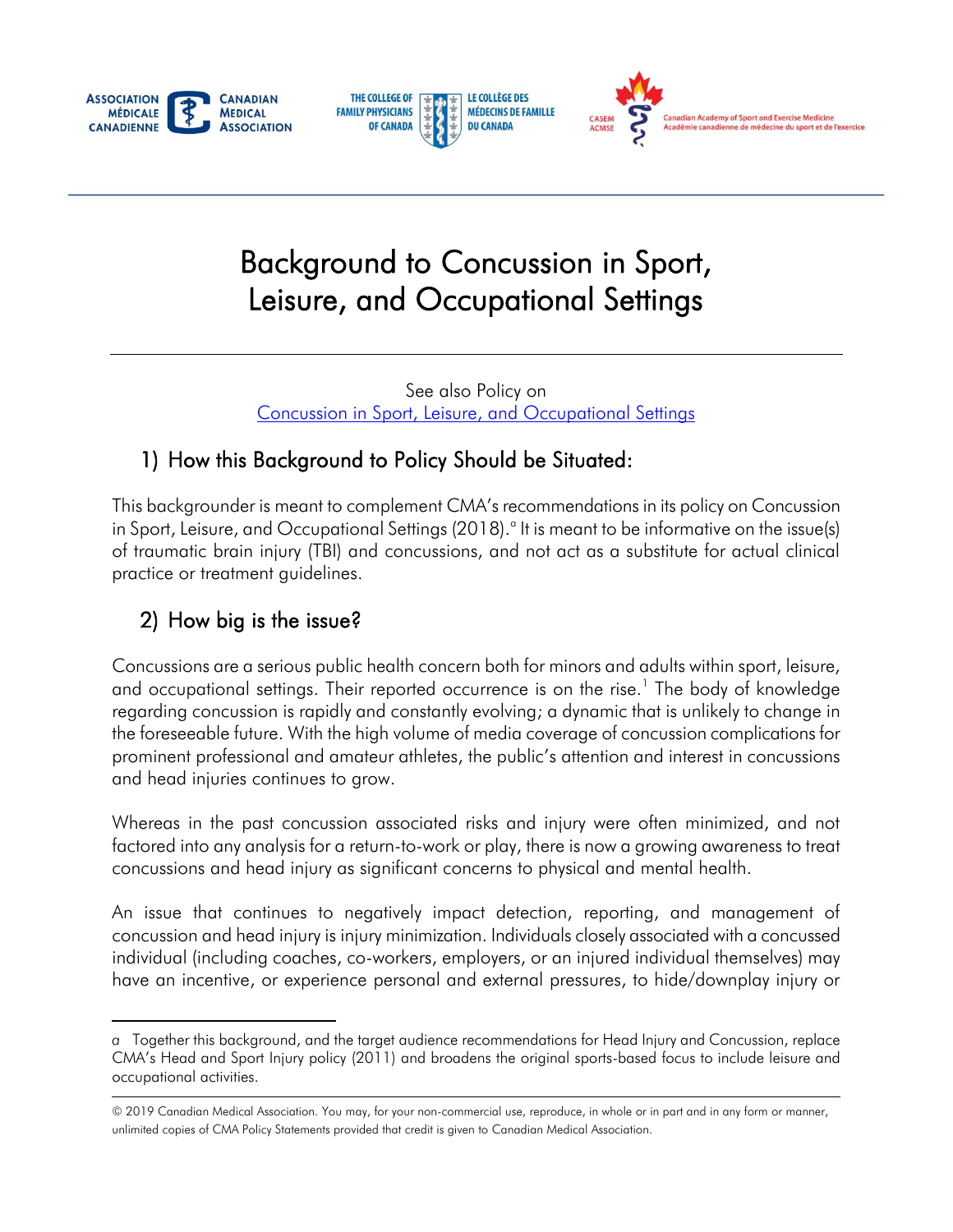avoid medical assessment. $^2$  Injury minimization involves the attitude surrounding injury that is commonly expressed by the following examples: "shake or walk it off," "it's not that bad," "you'll be alright," and "I'll stick it out till the end of the game." These ways of thinking perpetuate, and contribute to, toxic cultural dynamics within sporting, leisure, and work environments.

Canadian health care system.<sup>3</sup> The potential implications of a missed, or poorly managed other health professionals and members of the public often fail to appreciate the full impact of Even though the prevention and management of concussions and head injuries are now generally recognized as public health issues, many challenging dynamics persist for the concussion, makes proper identification and management essential. Despite this, physicians, experiencing a concussion.<sup>3,4</sup> With the increased awareness of concussion there has been a sharp associated rise in medical consultations for sport-related brain injuries in Canada;<sup>1</sup> sparking calls for greater system resources and research.<sup>5</sup>

 added competencies in Sport and Exercise Medicine (SEM), are often the first medical professionals seen by a person who has sustained a concussion during a sport, leisure or advice, and education regarding that person's gradual return to cognitive activities (e.g. school and work) and gradual return to physical activities (e.g. sport, exercise or work).<sup>5</sup> Yet, existing fee-for-service renumeration models for physicians don't adequately account for the complex Family physicians, whether in primary care settings or emergency departments, and those with occupational activity. In these cases, they are the first point of contact for proper management, nature of concussion assessment and management.

 The fast-paced developments in the field means that non-SEM clinicians struggle to maintain upto-date knowledge regarding the detection and treatment of concussions. $^5$  These factors are further complicated by unclear scopes of practice within multi-professional groups involved in concussion management, and a general lack of available SEM specialists to refer patients with complex cases.<sup>5</sup>

### 3) Definitions & Injury Implications:

Concussion, as a definition, is frequently associated with the term mild Traumatic Brain Injury (mTBI).<sup>6</sup> Taken separately, or apart, these terms are generally characterized as a rapidly changing, and generally temporary disturbance/decrease in cognitive brain function caused by a direct or indirect force to the head.<sup>b</sup> However, a concussion can occur with or without a direct blow to the head, face, jaw, neck, or chest.<sup>6</sup> Concussions can also be characterized by a movement that causes the head, brain, or neck to be either suddenly accelerated or decelerated.<sup>6</sup>

Often the blow or movement that produces a concussion, or MTBI, can seem innocuous; with

 $\overline{a}$ b Due to their similarities in technical definition, the terms "TBI," "mTBI" and "head injury" are herein meant to be used interchangeably with "concussion."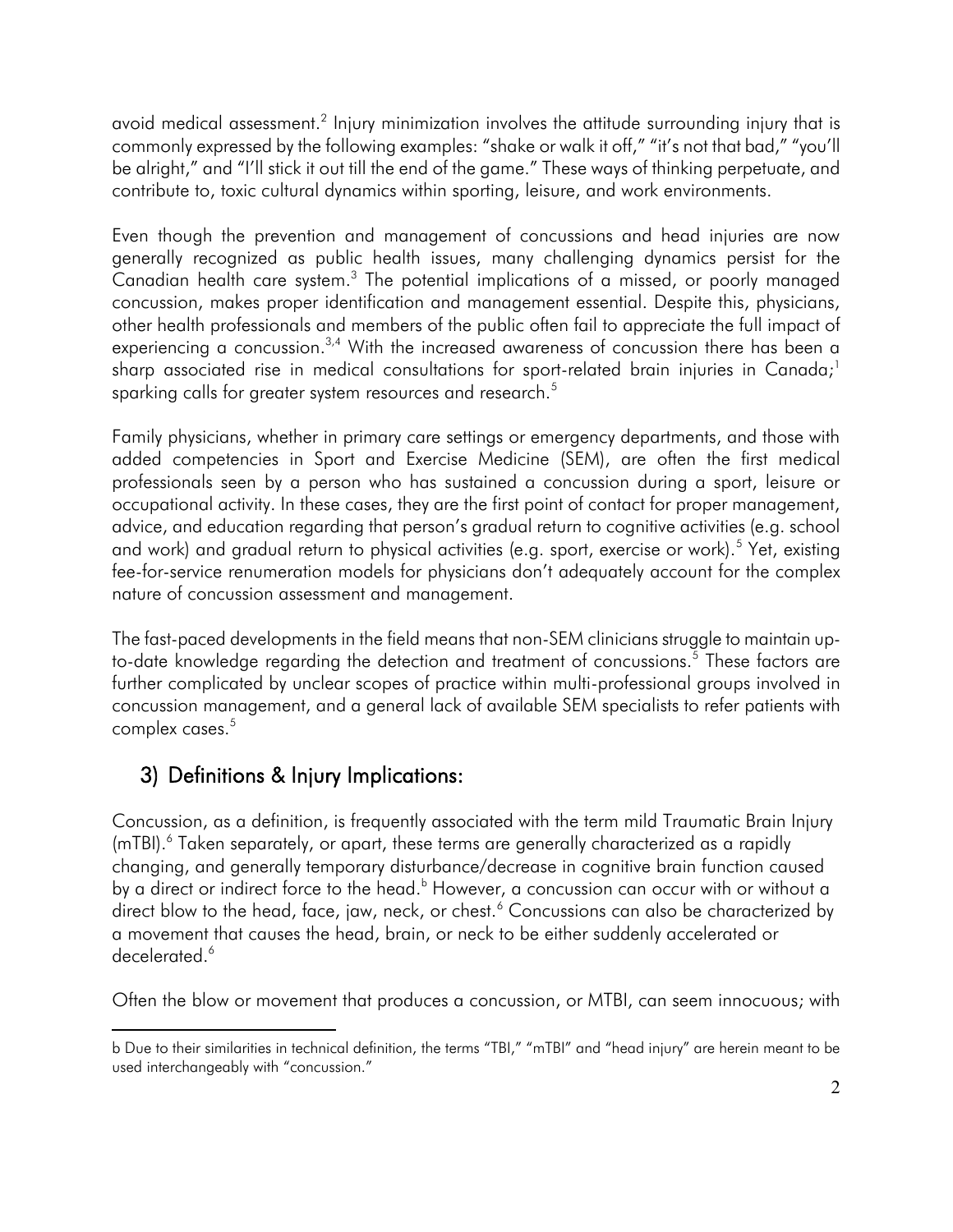symptoms evolving, or not even appearing for up to 48 hours post injury. It is also important to concussions, initial symptoms progressively resolve over the course of a few hours, but they may up to 4 weeks remaining within the norm of recovery, likely because children's brains are not yet fully developed.<sup>7</sup> There may also be some gender based differences in concussion symptoms and recovery times. $^8\,$ note that loss of consciousness does not occur with most concussion injuries. Generally, for persist for up to 10-14 days in adults.<sup>6</sup> In children, this duration is often longer, with symptoms

 definitively rule out a possible concussion in the immediate period following such a blow or immediate (and day long) removal from activity/play; (2) ongoing symptom observation for a provider).<sup>6</sup> Athletes of both genders who seek care earlier in the injury process have a shorter Because of the evolving nature of such an injury, no single test or clinical assessment can injury.<sup>6</sup> Hence, following a suspected concussion generating incident, the rationale for: (1) number of hours; and (3) the need for prompt assessment by a physician (or licensed healthcare recovery[. 8](#page-5-0) 

 It is important not to understate the potentially debilitating symptoms of concussion. Persistent symptoms are those that fall outside the normal range of recovery times. Generally speaking, the only predictor of a slower recovery are more severe symptoms in the initial few days post-injury. $^6$  Clinical recovery implies the gradual and progressive return to activities (including work, school, and sports) post injury that mirrors the decrease in symptoms and/or cognitive impairment. In a paediatric population seen in an emergency room setting, about 1 in 3 individuals, presented with concussion symptoms that persisted for 28 days or more.<sup>7</sup>

 Accompanying this increased risk can be a heightened severity and persistence of symptoms concussion treatment plans that have graduated steps for returns to play, school, or work While an individual (especially a minor) is still experiencing symptoms from a concussion, their threshold for sustaining, and recovering from, a subsequent concussion injury is diminished. should a subsequent injury occur.<sup>6</sup> These risks highlight the need for individually tailored activities.<sup>6</sup> These plans require "buffer zones" whereby one can revert to a previous step if a setback occurs.

### 4) Brain Injury and Concussion Statistics:

 As of 2015, all 50 U.S. states had passed laws to address traumatic brain injury (primarily geared towards the protection of minors in sport). Since 2016, the U.S. Centers for Disease Control and Prevention (CDC) have been advocating for a national concussion surveillance system. This followed a 2010 report that estimated that 2.5 million TBI's occurred in the U.S. on an annual basis[.9](#page-5-2) 

In July 2018 the Canadian Institute for Health Information released its "Heads Up" report that compared brain injury statistics in Ontario and Alberta over 5 years.<sup>10</sup> The report estimated that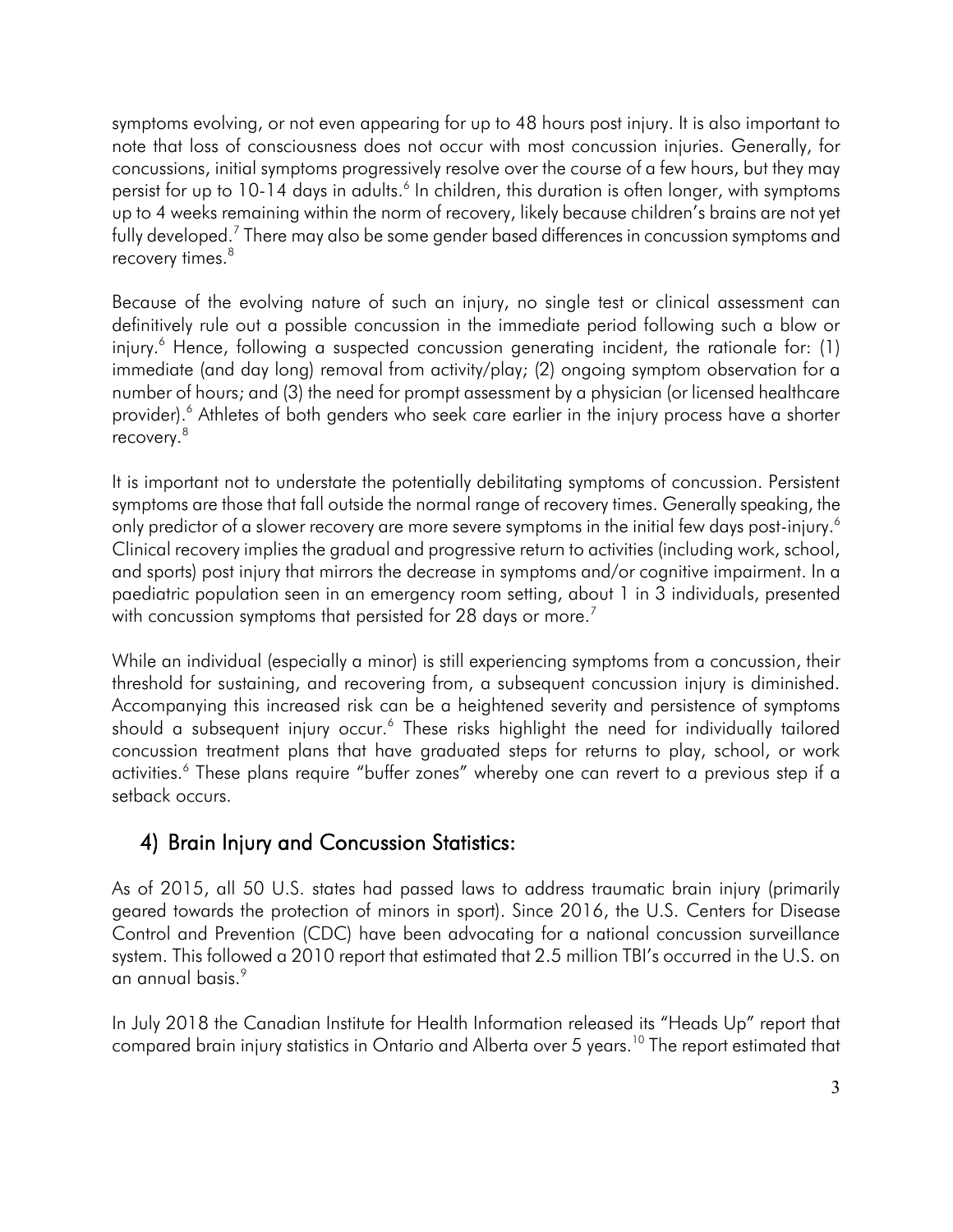emergency departments in 2016-2017. This represents 26% of all reported sports related injuries encounters. Owing to a lack of data, it is difficult to draw a clear picture of the state of head injury and concussion in Canada. Nor is it possible to estimate the precise costs associated with some combined 17,000 sports related brain injuries had been seen in these provinces' hospital for both provinces, but it doesn't account for unreported concussions in the context of a medical concussion injury in Canada; their costs however, are likely significant.

#### 5) Recent International and Canadian Developments in Concussion:

 The International Conference on Concussion in Sport is held every 4 years, after which an updated statement is released (known as either the Consensus Statement on Concussion in Sport). The  $5<sup>th</sup>$  edition was released in the spring of 2017 and continues to be the foremost international authority on the principles and understanding of concussion. The stated intention of the statement is to further develop the conceptual understanding of sport-related concussion recognize and remove from activity, multifaceted assessment, periods of rest and recovery, gradual return to cognitive and physical activities, rehabilitation, long term consequences of concussion, and preventative strategies in sport. $^6$ (SRC) and is meant for physicians and healthcare providers caring for athletes at all levels of sport (recreational, elite, or professional). Key points addressed within the  $5<sup>th</sup>$  edition include:

 In 2017 Canada's Ministers for Health and Sport were given a mandate to implement a pan- Canadian concussion strategy, and to raise awareness for parents, coaches, and athletes on concussion treatment. $^{11}$  In July 2017, with funding provided for by the Public Health Agency of Canada, Parachute Canada released its Canadian Guideline on Concussion in Sport.<sup>12</sup> It covers pre‐season education and the recognition, medical diagnosis, and management of individuals (namely athletes) who sustain a suspected concussion.

In August of 2017 the CCC released a document titled "4 Characteristics of a Good Concussion Clinic." Its criteria include: (1) having a medical doctor with experience in treating concussions; (2) licensed health care professionals working to provide complementary expertise and who work with the medical doctor to design/implement a personalized treatment plan; (3) adherence to the most up-to-date standards of care; and (4) adherence to the Berlin Consensus Statement with regards to tools, testing, and recommendations made to patients (which do not recommend routine baseline neurocognitive testing).<sup>13</sup>

 management occur prior to, as well as after, initial medical intervention. Also, in August 2017, the College of Family Physicians of Canada and the Canadian Academy of Sport and Exercise Medicine released a joint statement that emphasized the need to develop public health strategies to address the issue of concussions.<sup>14</sup> The statement's aim was to highlight that public policy should reflect the fact that concussion prevention, detection and

 old Rowan Stringer who died from rugby injuries in 2013 – came into effect. It requires "sports In March 2018, the province of Ontario's Bill 193 – named Rowan's Law in memory of 17-year-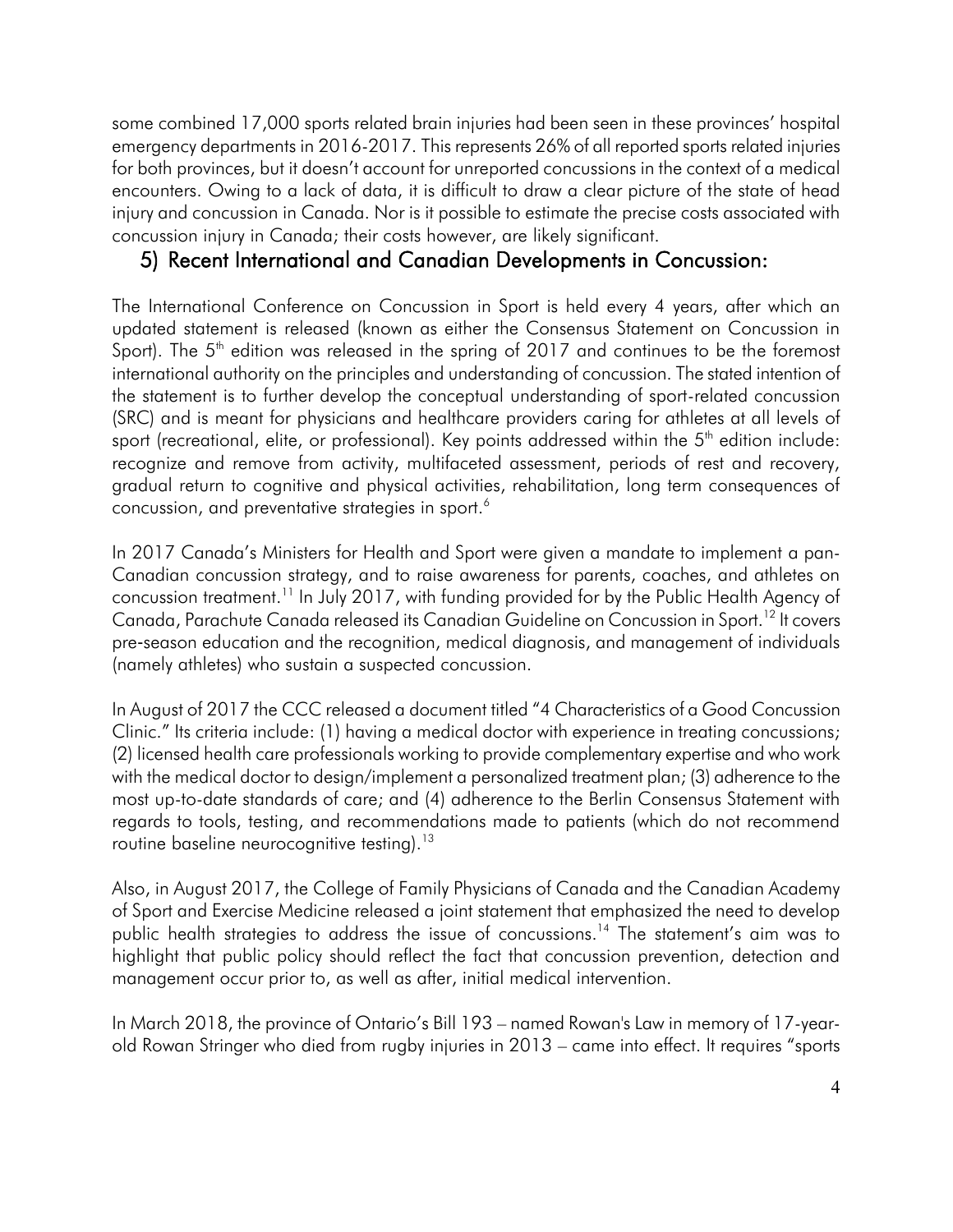return-to-sport protocols for amateur sport athletes who have sustained – or who are suspected of having sustained – a concussion. It also establishes a concussion code of conduct. Since then, other provinces have taken steps to investigate the implementation of either regulation, or organizations," including post-secondary institutions, to implement removal-from-play, and legislation, with regards to reducing concussions in amateur sports.

 years, rapid point of care diagnostics (RPCD) may become available tools used in the detection of head injuries. Their eventual emergence will pose interesting challenges for how and when to incorporate them into various sport, leisure, and occupational settings. A balance will clearly be needed that responsibly weighs the emerging scientific knowledge and ethical understanding of concussions, the availability of public resources, and the health of injured individuals. Early prominent examples of RPCD include biological sampling (blood, saliva, etc.), and technological Recent developments in clinical research for indicators<sup>15</sup> on (m)TBI indicate that in the coming scanning devices and applications.

### 6) Three Pressing Areas of Concern for Concussion:

 First, despite the breakneck speed of development of knowledge in the field of concussion and head injury there is a great deal of consensus (both among academic and clinical experts) that research on concussions and head/brain injury continues to require significant public investment. the burden of injury to those suffering from a concussion, and the continuous evolution of the Second, Canada continues to lack a nationally integrated injury surveillance system based on unified indicators. Such a system is key to informing prevention and education strategies as well as fostering a better understanding of the attributable costs associated with concussion for all Canadians. Finally, given the gap between the significant spike in reported concussion injuries, understanding of concussions, there is a clear need for governments to invest resources. This to ensure the medical profession's general proficiency in concussion detection and management.

Approved by the CMA Board of Directors March 2019

<span id="page-4-0"></span> $\overline{a}$ <sup>1</sup> Zemek R, Grool A, Rodriguez D, et al. Annual and Seasonal Trends in Ambulatory Visits for Pediatric Concussion in Ontario between 2003 and 2013. *J Pediatr, 2017, 181: 222-8.*<br><sup>2</sup> Delaney J, Caron J, Correa J, et al. Why Professional Football PLayers Choose not to Reveal their Concussion Symptoms During a Practice

<span id="page-4-4"></span>

<span id="page-4-1"></span>or Game. Clin J Sport Med, 2018, 28(1): 1-12.<br><sup>3</sup> Dickson J. Canadians Know Little About the Dangers of Concussions, Federal Survey Suggests. The Globe and Mail, 2018, July 12<sup>th</sup>. Available: https://www.theglobeandmail.com/sports/article-canadians-know-little-about-the-dangers-of-concussions-federal-survey/

<span id="page-4-5"></span><sup>(</sup>accessed 2018 Jul 31).<br><sup>4</sup> Zemek R, Eady K, Moreau K, et al. Knowledge of Paediatric Concussion Among Front-Line Primary Care Providers. Paediatr Child Health,<br>2014, 19(9): 475-480.

<span id="page-4-2"></span><sup>&</sup>lt;sup>5</sup> College of Family Physicians of Canada & Canadian Academy of Sport and Exercise. Joint Position Statement - The Role of Family Physicians and Physicians with Added Competencies in Sport and Exercise Medicine in a Public Health Approach to Concussions. 2017. Available: http://www.cfpc.ca/uploadedFiles/Resources/Resource\_Items/Health\_Professionals/Joint%20Position%20statement\_concussion\_<br>CFPC-CASEM-FINAL.pdf (accessed 2018 Jul 31).

<span id="page-4-3"></span><sup>&</sup>lt;sup>6</sup> McCrory P, Meeuwisse W, Dvorak J, et al. Consensus Statement on Concussion in Sport - the 5th International Conference on Concussion in Sport Held in Berlin. *Br J Sports Med,* 2017, 51: 838-847.<br><sup>7</sup> Zemek R, Barrowman N, Freedman S, et al. Clinical Risk Score for Persistent Post-Concussion Symptoms Among Children with Acute

Concussion in the ED. *JAMA*, 2016, 315(10): 1014-1025.